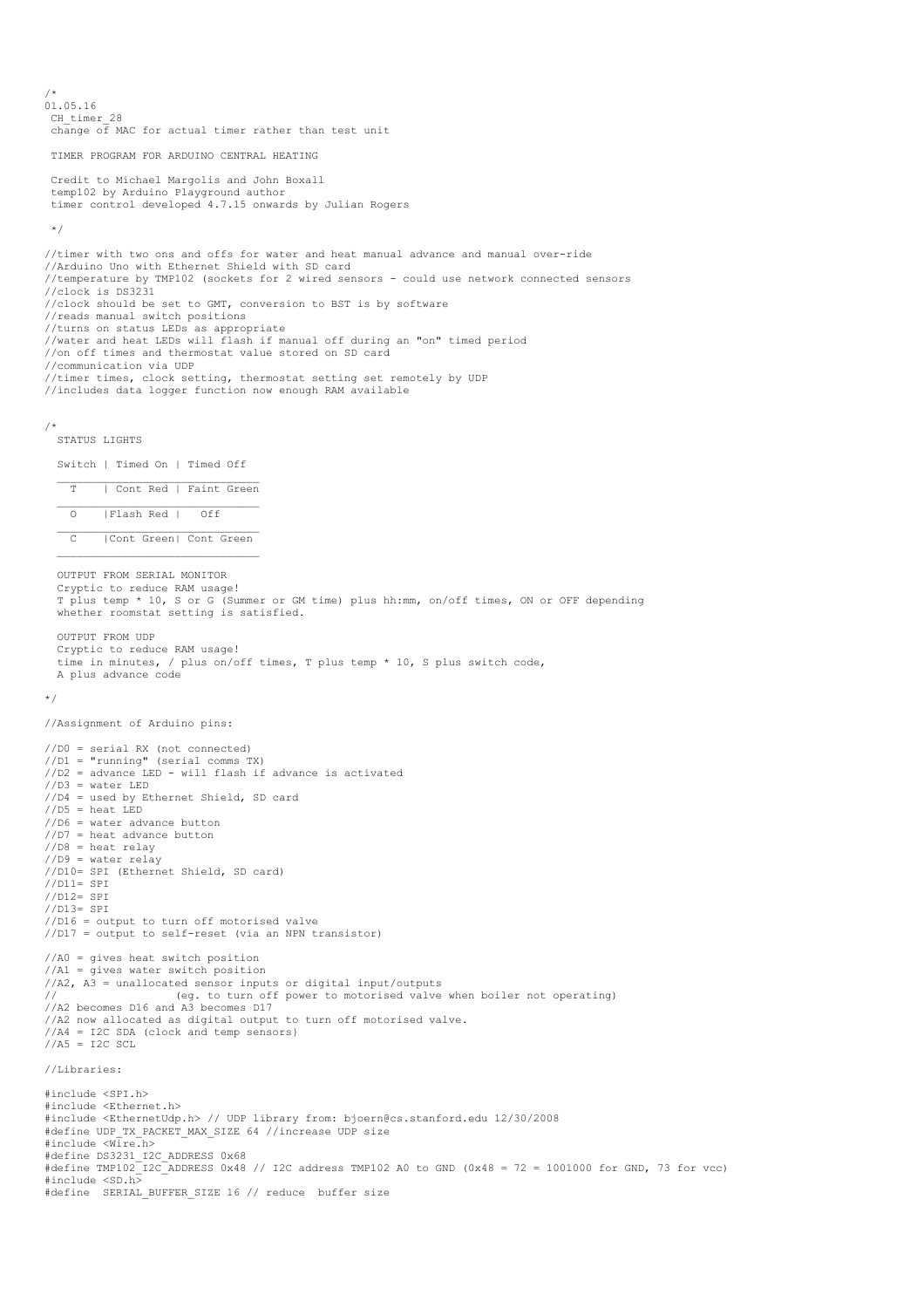//global variables: /\* int waterOn1; int waterOff1; int waterOn2; int waterOff2; int heatingOn1; int heatingOff1; int heatingOn2; int heatingOff2; \*/ byte advCode; //holds manual advance status int tim; //current (hours x 60 + minutes) for daily timed periods int setTemp = 180; //180 is default temp for thermostat if SD card fails const byte hysteresis =  $3$ ; //used in thermostat function - is this enough? char gmtBst[2]; //holds GMT or BST //char tNowStr[7]; //boolean sndRec = false; boolean newChangeH = false; boolean newChangeW = false; boolean oldChangeH = false; boolean oldChangeW = false; boolean advance $H = false$ ; boolean advanceW = false; boolean heat1 = false; boolean heat2 = false; boolean water1 = false; boolean water2 = false; boolean heat = false; boolean water = false; boolean dataAdded = true; //needed for data logging which does not work! // MAC address for "genuine" ethernet shield is 90:A2:DA:0D:2C:EC // MAC address for knock off shield is DE:AD:BE:EF:FE:ED // The IP address will be dependent on the local network:  $//byte$  mac[] = { // 0xDE, 0xAD, 0xBE, 0xEF, 0xFE, 0xED }; // test Ethernet Shield byte mac $[1] = \{$  0x90, 0xA2, 0xDA, 0x0D, 0x2C, 0xEC }; // test Ethernet Shield IPAddress ip(192, 168, 1, 177); unsigned int localPort =  $8888$ ; // local port to listen on char packetBuffer[UDP\_TX\_PACKET\_MAX\_SIZE]; //buffer to hold incoming packet, //char timStr[7]; char hourStr[7]; char dayStr[7]; char monthStr[7]; char clockSetString[18]; char onOffString[48]; char newonOffString[64]; char tempSetString[4]; char tNowStr[7]; byte sStart[5]; byte sEnd[5]; File myFile; // An EthernetUDP instance to let us send and receive packets over UDP

EthernetUDP Udp;

/////////////////////////////////////////////////////////////////////

void setup() {

 pinMode(8, OUTPUT); pinMode(9, OUTPUT); pinMode(5, OUTPUT); pinMode(3, OUTPUT); pinMode(2, OUTPUT); pinMode(6, INPUT); pinMode(7, INPUT); pinMode(16, OUTPUT); // formally analog 2 pinMode(17, OUTPUT); // formally analog 3 digitalWrite(6, HIGH); digitalWrite(7, HIGH); //digitalWrite(16, HIGH); // high only at end of day to deactivate valve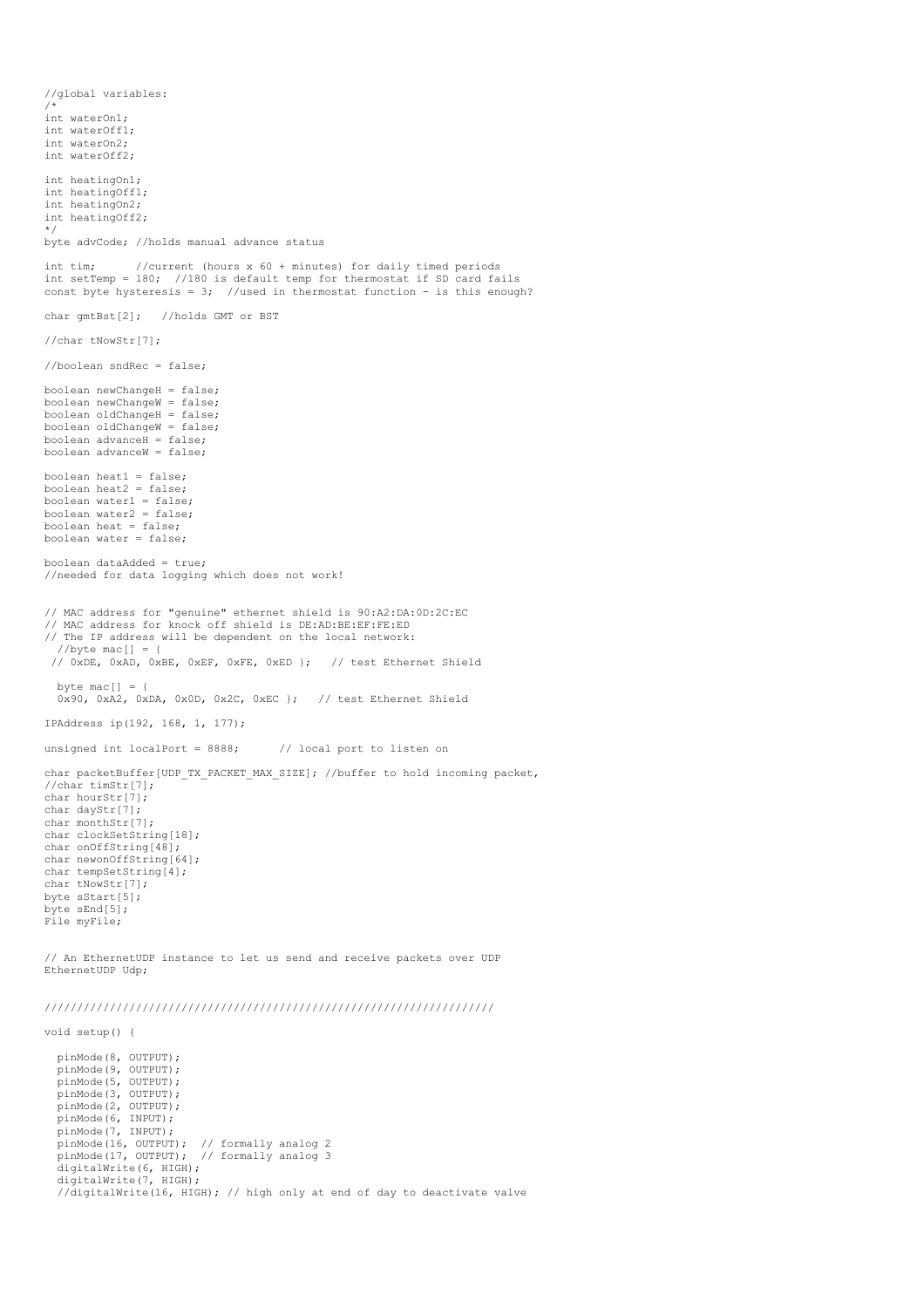```
 // load dates for summer time
   // start 2015, end 2018
   // start in March, end in October
 sStart[0] = 29;
 sStart[1] = 27;
 sStart[2] = 26;
 sStart[3] = 25;sEnd[0] = 25; sEnd[1] = 30;
 sEnd[2] = 29;
 sEnd[3] = 28;
   // start the Ethernet, UDP, Serial and I2C:
  Ethernet.begin(mac,ip);
  Udp.begin(localPort);
  Wire.begin();
 Serial.begin(9600);
 //Serial.println("Initializing SD card...");
 // On the Ethernet Shield, CS is pin 4. It's set as an output by default.
  // Note that even if it's not used as the CS pin, the hardware SS pin
   // (10 on most Arduino boards, 53 on the Mega) must be left as an output 
  // or the SD library functions will not work. 
  pinMode(10, OUTPUT);
  SD.begin(4);
 //////////////////////////////////////////////////
 // open file and get values
 myFile = SD.open("TEMPROG1.txt");
  if (myFile) {
     //Serial.println("TEMPROG1.txt:");
     // read from the file until there's nothing else in it:
     byte index = 0;
     while (myFile.available()) {
       tempSetString[index] = myFile.read();
       index++;
       //Serial.println("reading..");
 }
     // close the file:
     myFile.close();
 /*
 if(index != 3){
       Serial.println("SD data error"); 
 }
     else{
      setTemp = atoi(tempSetString); }
     */
    setTemp = atoi(tempSetString);
 }
 //////////////////////////////////////////////////
   // open file and get values
  myFile = SD.open("CHPROG1.txt");
  if (myFile) {
     //Serial.println("CHPROG1.txt:");
     // read from the file until there's nothing else in it:
     byte index = 0;
     while (myFile.available()) {
       newonOffString[index] = myFile.read();
       index++;
       //Serial.println("reading..");
 }
     // close the file:
     myFile.close();
 /*
    if(intlex != 47) Serial.println("SD data error"); 
 }
     else{
 for(index = 0; index < 48; index++){
 onOffString[index] = newonOffString[index]; 
       }
     */
    for(index = 0; index < 48; index ++){
         \\bestart \\conormalisty\\rightart\rightart\rightart\rightart\rightart\rightart\rightart\rightart\rightart\rightart\rightart\rightart\rightart\rightart\rightart\rightart\rightart\rightart\rightart\rightart\rightart\rightar
     }
     ////////////////////////////////////////////////////////
     // set the initial time here ONLY USE GMT!!:
```

```
 // DS3231 seconds, minutes, hours, day, date, month, year
```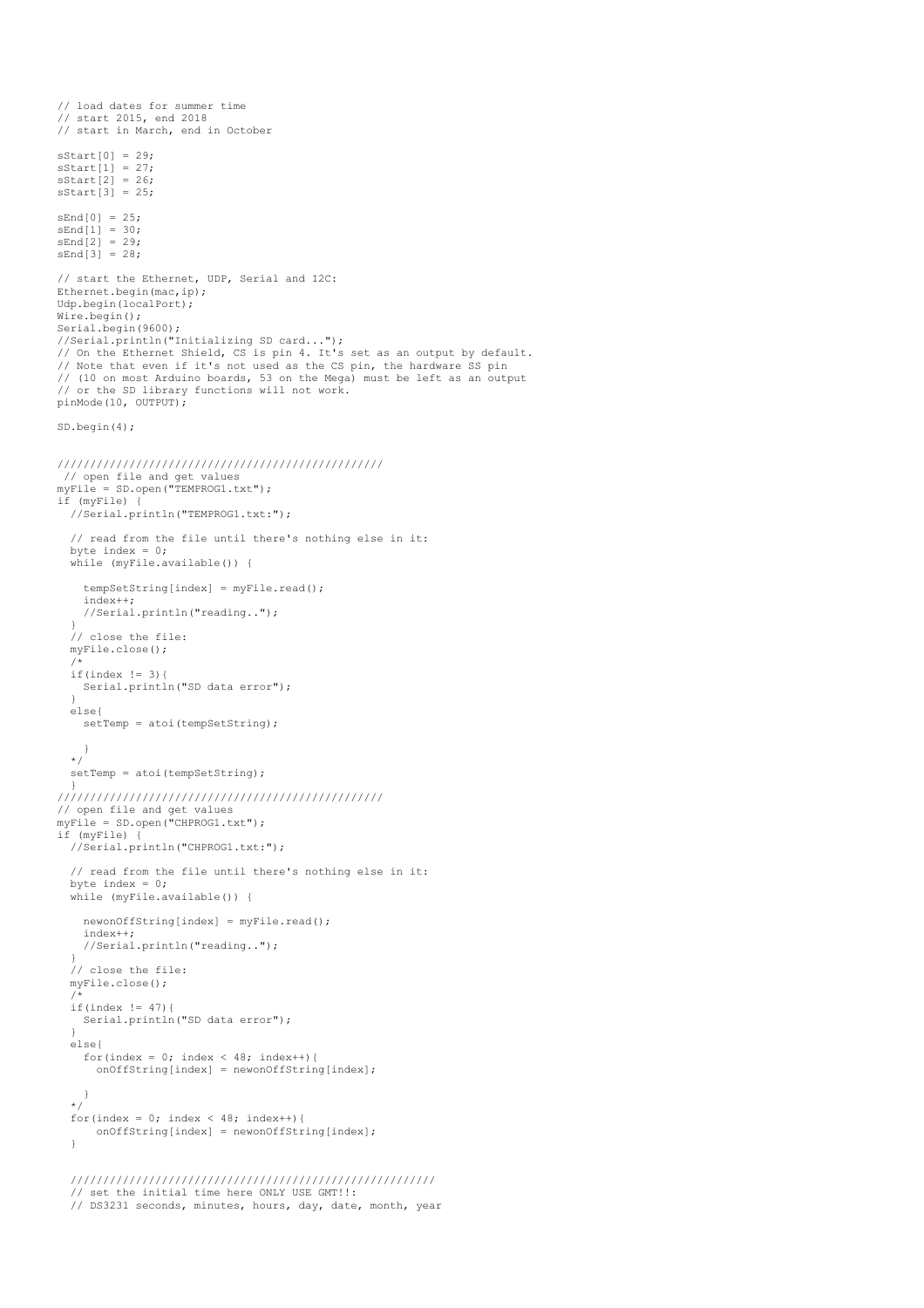//setDS3231time(0,14,22,2,17,8,15); }

```
// End of setup()
```
}

//Functions start here

/////////////////////////////////////////////////////////////////////////////////// // Convert normal decimal numbers to binary coded decimal byte decToBcd(byte val) {  $return($   $(va1/10*16) + (val*10)$  ); } //////////////////////////////////////////////////////////////////////////////////// // Convert binary coded decimal to normal decimal numbers byte bcdToDec(byte val) { return( (val/16\*10) + (val%16) );  $\mathbf{a}$ //////////////////////////////////////////////////////////////////////////////// /\* // doesn't work if parameters are variables - why?!! void setDS3231time(byte second, byte minute, byte hour, byte dayOfWeek, byte dayOfMonth, byte month, byte year) { // sets time and date data to DS3231 Wire.beginTransmission(DS3231\_I2C\_ADDRESS); Wire.write(0); // set next input to start at the seconds register Wire.write(decToBcd(second)); // set seconds Wire.write(decToBcd(minute)); // set minutes Wire.write(decToBcd(hour)); // set hours Wire.write(decToBcd(dayOfWeek)); // set day of week (1=Sunday, 7=Saturday) Wire.write(decToBcd(dayOfMonth)); // set date (1 to 31) Wire.write(decToBcd(month)); // set month Wire.write(decToBcd(year)); // set year (0 to 99) Wire.endTransmission(); } \*/ ////////////////////////////////////////////////////////////////////////////////////// void readDS3231time(byte \*second, byte \*minute, byte \*hour, byte \*dayOfWeek, byte \*dayOfMonth, byte \*month, byte \*year) { Wire.beginTransmission(DS3231\_I2C\_ADDRESS); Wire.write(0); // set DS3231 register pointer to 00h Wire.endTransmission(); Wire.requestFrom(DS3231\_I2C\_ADDRESS, 7); // request seven bytes of data from DS3231 starting from register 00h \*second = bcdToDec(Wire.read() & 0x7f); \*minute = bcdToDec(Wire.read()); \*hour = bcdToDec(Wire.read() &  $0x3f$ ); \*dayOfWeek = bcdToDec(Wire.read()); \*dayOfMonth = bcdToDec(Wire.read()); \*month = bcdToDec(Wire.read()); \*year = bcdToDec(Wire.read()); }

## ///////////////////////////////////////////////////////////////////////////////////

```
//function to extract values from onOffString and convert to minutes
int getTimes(byte index) {
 char selectorString[3];
  selectorString[0] = onOffString[index]; index++;
 selectorString[1] = onOffString[index];
  int result = atoi(selectorString);
  index++;
  index++;
  selectorString[0] = onOffString[index];
 indov++selectorString[1] = onOffString[index];
  result = result*60 + atoi(selectorString);
  return result;
}
```
//////////////////////////////////////////////////////////////////////////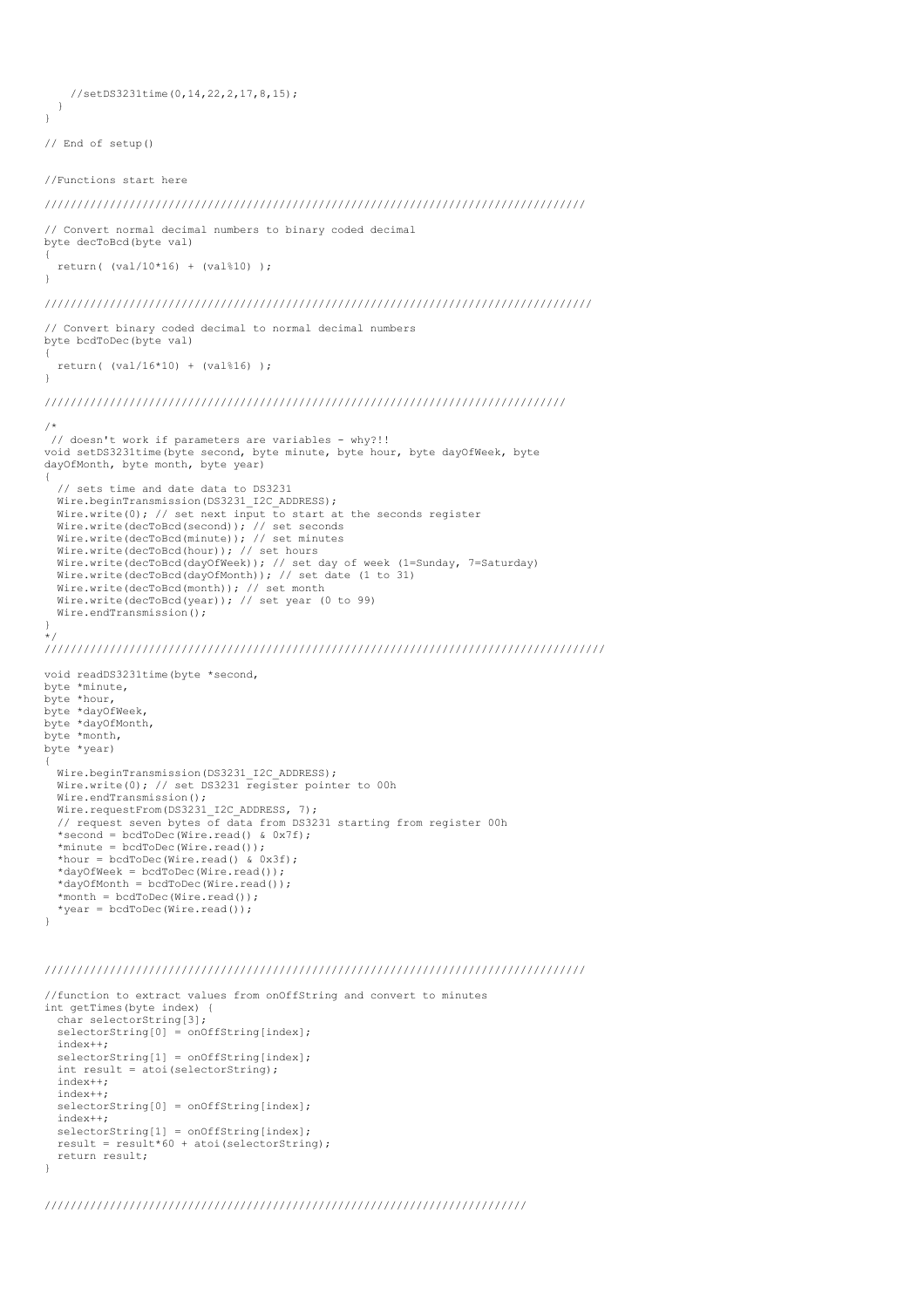```
//function to extract values from clockSetString
//see function "adjClock()"
byte getClock(byte index) {
  char selectorString[3];
  selectorString[0] = clockSetString[index];indov++selectorString[1] = clockSetString[index];
  int i = atoi(selectorString);
 byte result = (byte) i;
  return result;
}
/////////////////////////////////////////////////////////////////////////
//function to return the two switch positions coded to numbers 0 to 8
//see documentation / circuit diagram for explanation
//analog val for continuous is >500
//analog val for off is < 50
//analog value for timed is somewhere in between 50 and 500 (approx 317)
byte getSwitchPositions() {
  int valHeat = analogRead(0);
 int valWater = analogRead(1);
 if(valHeat < 50){
   valHeat = 2; //off
 }
 else if(valHeat > 500){
    valHeat = 3; // continuous
  \lambda else {
   valHeat = 1; // timed
 }
  if(valWater < 50){
   valWater = 2; }
   else if(valWater > 500){
    valWater = 3;
 }
  else {
    valWater = 1;
   }
  return valWater * 3 + valHeat - 4;
}
/////////////////////////////////////////////////////////////////////////////
// determine whether it's BST or GMT
boolean isItSummer(byte year, byte month, byte day, byte hour) {
  boolean summer = false;
  year = year - 15; // list of dates starts in 2015, array index starts at 0
 byte startDate = sStart[year];
 byte endDate = sEnd[year];
 if(month > 3 && month < 10) {
    summer = true;
 }
  if(month == 3 \& day > startDate) {
    summer = true;
 }
 if(month == 3 && day == startDate && hour > 1){
    summer = true;
 }
  if(month == 10 && day < endDate){
    summer = true;
 }
  if(month == 10 && day == endDate && hour < 2){
   \frac{1}{2}summer = true;
   }
  return summer;
}
///////////////////////////////////////////////////////////////////////////
int getTemp102(){
  byte firstbyte, secondbyte; //these are the bytes we read from the TMP102 temperature registers
  int val; \frac{x}{n} an int is capable of storing two bytes, this is where we "chuck" the two bytes together. */
  float convertedtemp; /* We then need to multiply our two bytes by a scaling factor, mentioned in the datasheet. */
   //float correctedtemp; 
   // The sensor overreads? I don't think it does! 
   /* Reset the register pointer (by default it is ready to read temperatures)
  You can alter it to a writeable register and alter some of the configuration -
   the sensor is capable of alerting you if the temperature is above or below a specified threshold. */
 Wire.beginTransmission(TMP102_I2C_ADDRESS); // start talking to sensor
  Wire.write(0x00);
 Wire.endTransmission();
 Wire.requestFrom(TMP102 I2C ADDRESS, 2);
```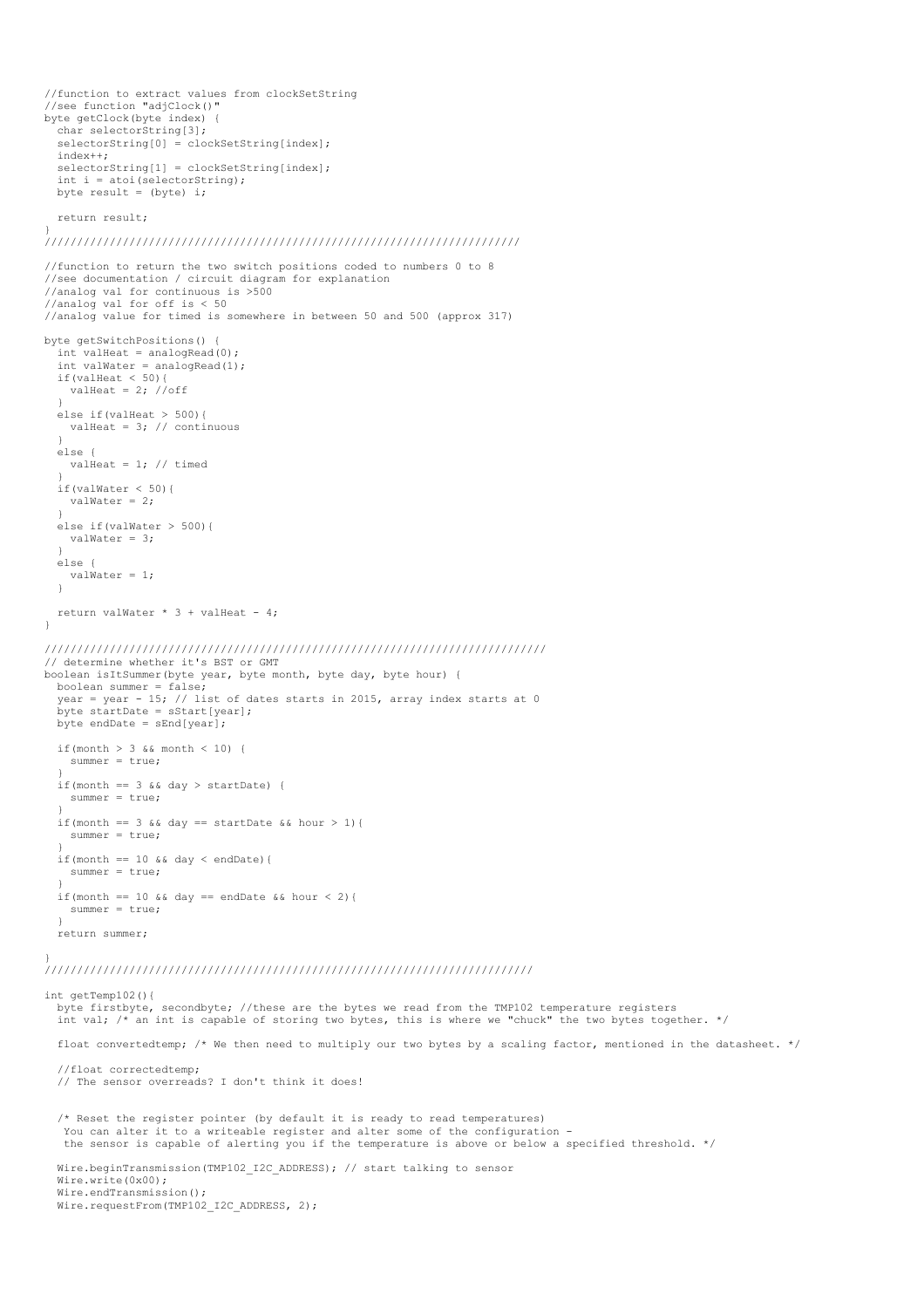```
firstbyte = (Wire.read());
   /*read the TMP102 datasheet - here we read one byte from
    each of the temperature registers on the TMP102*/
  secondbyte = (Wire.read());
 /*The first byte contains the most significant bits, and 
 the second the less significant */
   val = firstbyte;
  if ((firstbyte & 0x80) > 0) {
   val | = 0x0F00; } 
 val <<= 4:
  /* MSB */val | = (secondbyte >> 4);
   // LSB is ORed into the second 4 bits of our byte.
 convertedtemp = val*0.625; // temp x 10
  //correctedtemp = convertedtemp - 0; //should be 5 according to playground author
  int temp = (int)convertedtemp;
  return temp;
}
/////////////////////////////////////////////////////////////////////////////
//function incorporates a thermostatic function
boolean thermostat(int targetT){
  boolean heating;
 int tmp = getTemp102();
   //Serial.println(tmp);
 if(tmp \geq 0 \text{targetT} + hysteresis)) heating = false;
 }
 if(tmp < (targetT - hysteresis)){
    heating = true;
  \overline{1} return heating;
}
//////////////////////////////////////////////////////////////////////////////
// adjusts clock
void adjClock(){
 byte minutes = getClock(0);byte hours = getClock(3);
 byte day = getClock(6);
 byte date = getClock(9);
  byte month = getClock(12);
 byte year = getClock(15);
  /*
 Serial.println(minutes);
   Serial.println(hours);
   Serial.println(day);
 Serial.println(date);
 Serial.println(month);
  Serial.println(year);
  */ 
 minutes = minutes/10 * 16 + minutes * 10;
 hours = hours /10 * 16 + hours % 10; day = day / 10 * 16 + day % 10;
date = date / 10 * 16 + date % 10;<br>month = month / 10 * 16 + month % 10;
 year = year / 10 * 16 + year % 10;
  Wire.beginTransmission(DS3231_I2C_ADDRESS);
 Wire.write(0); // set next input to start at the seconds register
 Wire.write(0); // set seconds
 Wire.write(minutes); // set minutes
 Wire.write(hours); // set hours
 Wire.write(day); // set day of week (1=Sunday, 7=Saturday)
 Wire.write(date); // set date (1 to 31)
 Wire.write(month); // set month
  Wire.write(year); // set year (0 to 99)
 Wire.endTransmission();
   //Serial.println(minutes);
 //setDS3231time(0, minutes, hours, day, date, month, year);
 //setDS3231time(0, minutes, 22, 6, 14, 8, 15);
}
```
Wire.endTransmission();

```
//////////////////////////////////////////////////////////////////////////////
```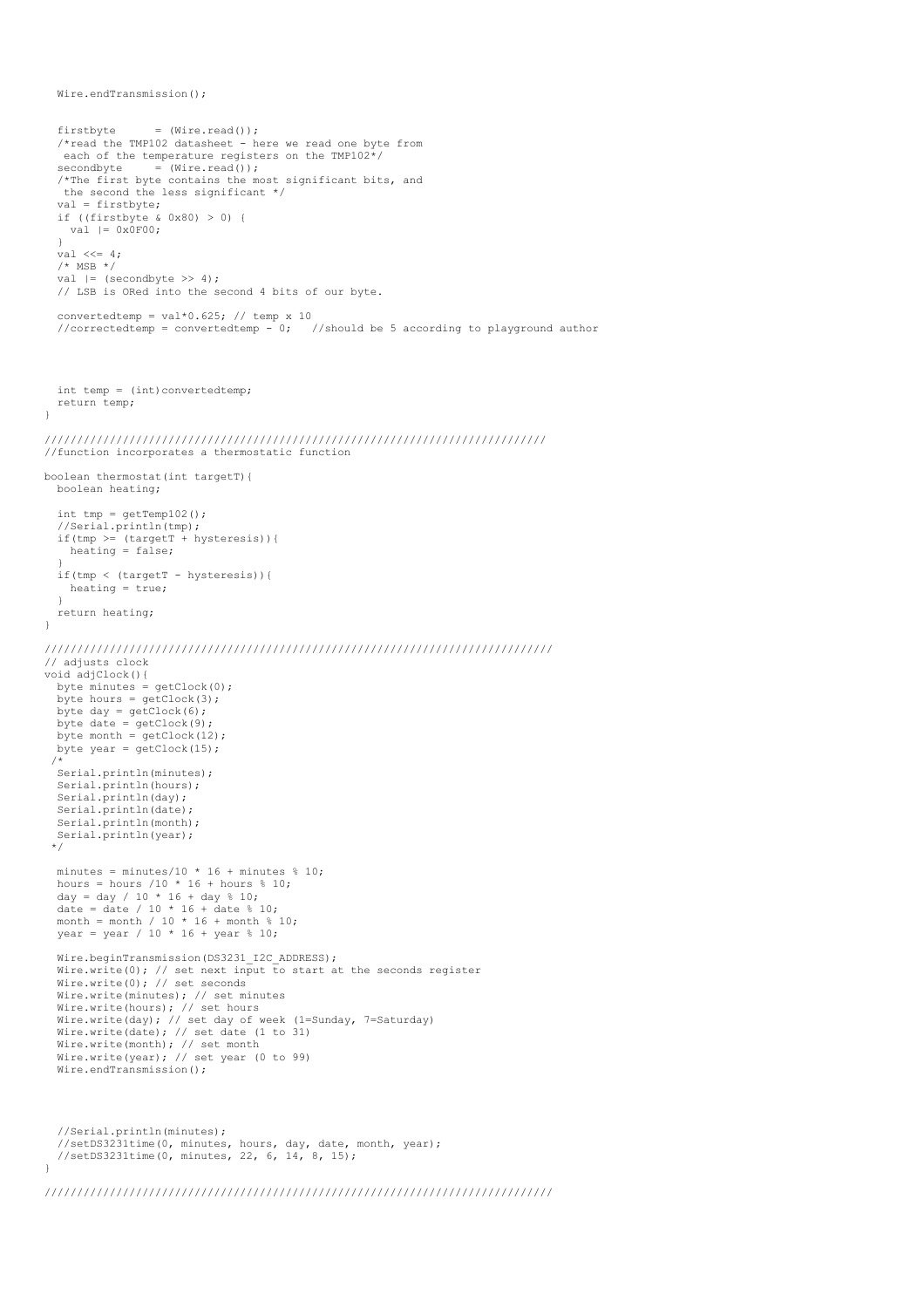```
 int tempNow = getTemp102();
 Serial.print("T");
 Serial.print(tempNow);
 //Serial.print(" deg C");
 itoa(tempNow, tNowStr, 10);
 //Serial.print(tNowStr);
  // Here is where the progam checks to see if data is being sent
  // and sends back status data
  // if there's data available, read a packet
  int packetSize = Udp.parsePacket();
  if(packetSize)
  {
     //Serial.print("Received packet of size ");
 //Serial.println(packetSize);
 //Serial.print("From ");
    //sndRec = true;
 IPAddress remote = Udp.remoteIP();
 for (byte i =0; i < 4; i++)
     {
       Serial.print(remote[i], DEC);
      if (i < 3)
       {
        Serial.print(".");
       }
 }
   Serial.print(", P");
    Serial.println(Udp.remotePort());
   if(packetSize == 47 || packetSize == 17 || packetSize == 4 || packetSize == 3 || packetSize == 2){
       // read the packet into packetBufffer
 Udp.read(packetBuffer,UDP_TX_PACKET_MAX_SIZE);
 //Serial.println("Contents:");
       Serial.println(packetBuffer);
       //get new timer on/off times and save to SD card
      if(packetSize == 47){
      //save to SD card<br>SD.remove("CHPROG1.txt"):
                                     //first delete previous file
        myFile = SD.open("CHPROG1.txt", FILE WRITE);
       if (myFile) {
         myFile.print(packetBuffer);
         //int numChars;
         //numChars = myFile.print(packetBuffer);
         //Serial.write("number of characters written is ");
         //Serial.println(numChars);
         myFile.close();
for (byte x = 0; x < 48; x++) {<br>onOffString[x] = packetBuffer[x];
 }
       }
        /*
       else {
         Serial.println("SD - failed to write data!");
         //add error to UDP transmission
 }
       */
      }
      /////////////////////////////////////////////////////////////
      //get new clock settings 
      //format: mm,hh,dd,dd,mm,yy
     if(packetSize == 17){
for(byte x = 0; x < 18; x++){<br>clockSetString[x] = packetBuffer[x];
 }
        //Serial.println(clockSetString);
        //already printed!
       adjClock(); 
\longrightarrow ///////////////////////////////////////////////////////////
      //reset Arduino
     if(packetSize == 4){
      digitalWrite(17, HIGH); // thats all folks!
 }
      ////////////////////////////////////////////////////////////
 //get new thermostat setting
 //format: ttt (TdegC x 10)
     if(packetSize == 3){
       for (byte x = 0; x < 4; x^{++}) {
       tempSetString[x] = packetBuffer[x];
 }
```
void loop() {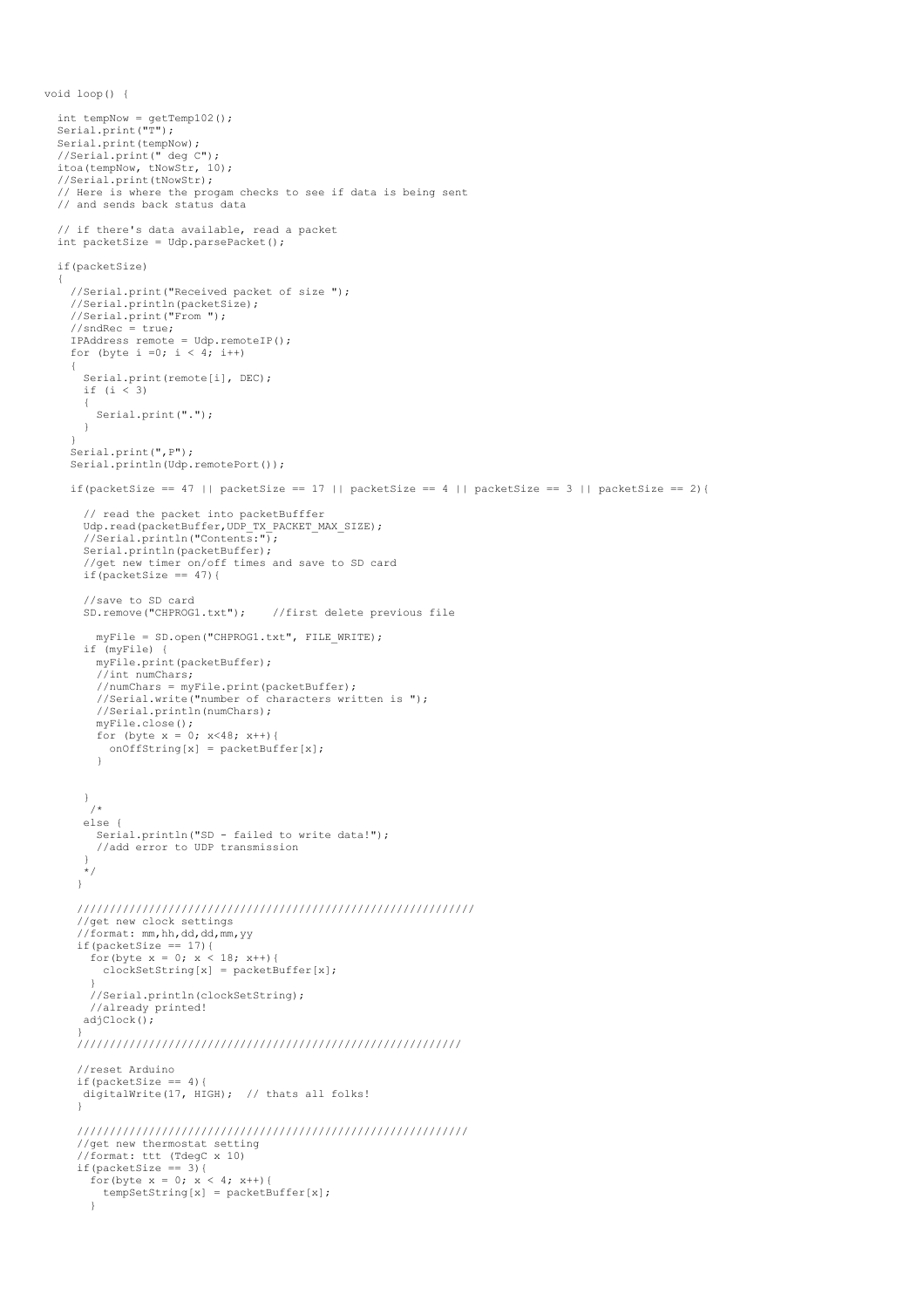```
setTemp = atoi(tempSetString);
      // atoi(packetBuffer) ?
      //save to SD card<br>SD.remove("TEMPROG1.txt");
                                   //first delete previous file
       myFile = SD.open("TEMPROG1.txt", FILE WRITE);
      if (myFile) {
        myFile.print(tempSetString);
 myFile.close();
//for (byte x = 0; x < 48; x++) {<br>//onOffString[x] = packetBuffer[x];
        1/1 } 
       /*
      else {
       Serial.println("SD - failed to write data!");
        //add error to UDP transmission
      \mathbf{r}\binom{*}{} }
////////////////////////////////////////////////////////////////////////
      //respond to advance command
    if(packetSize == 2){
      if(packetBuffer[0] == 'Y')advanceH = true; }
 else{
 advanceH = false;
 }
     if(packetBuffer[1] == 'Y'){
       advanceW = true; }
 else{
 advanceW = false;
 }
     }
 }
    // send a reply, to the IP address and port that sent us the packet we received
    int switches = getSwitchPositions();
 char swStr[7];
 itoa(switches, swStr, 10);
    char tNowStr[7];
    itoa(tempNow, tNowStr, 10);
    char setTempStr[7];
 itoa(setTemp, setTempStr, 10);
 char advCodeStr[7];
    itoa(advCode, advCodeStr, 10);
    char timStr[7];
    itoa(tim, timStr, 10);
    Udp.beginPacket(Udp.remoteIP(), Udp.remotePort());
     //Udp.write("*");
    Udp.write(timStr);
   Udp.write("/");
    Udp.write(onOffString);
    Udp.write("T");
    Udp.write(tNowStr);
    Udp.write("S");
    Udp.write(swStr);
    Udp.write("A");
    Udp.write(advCodeStr);
    Udp.write("t");
    Udp.write(setTempStr);
     //should develop this to report status, errors etc
    Udp.endPacket();
 // End of section checking whether data is being sent
 ////////////////////////////////////////////////////////////////////
  //displayTime();
  Serial.println();
  byte second, minute, hour, dayOfWeek, dayOfMonth, month, year;
```

```
 // retrieve data from DS3231
```
}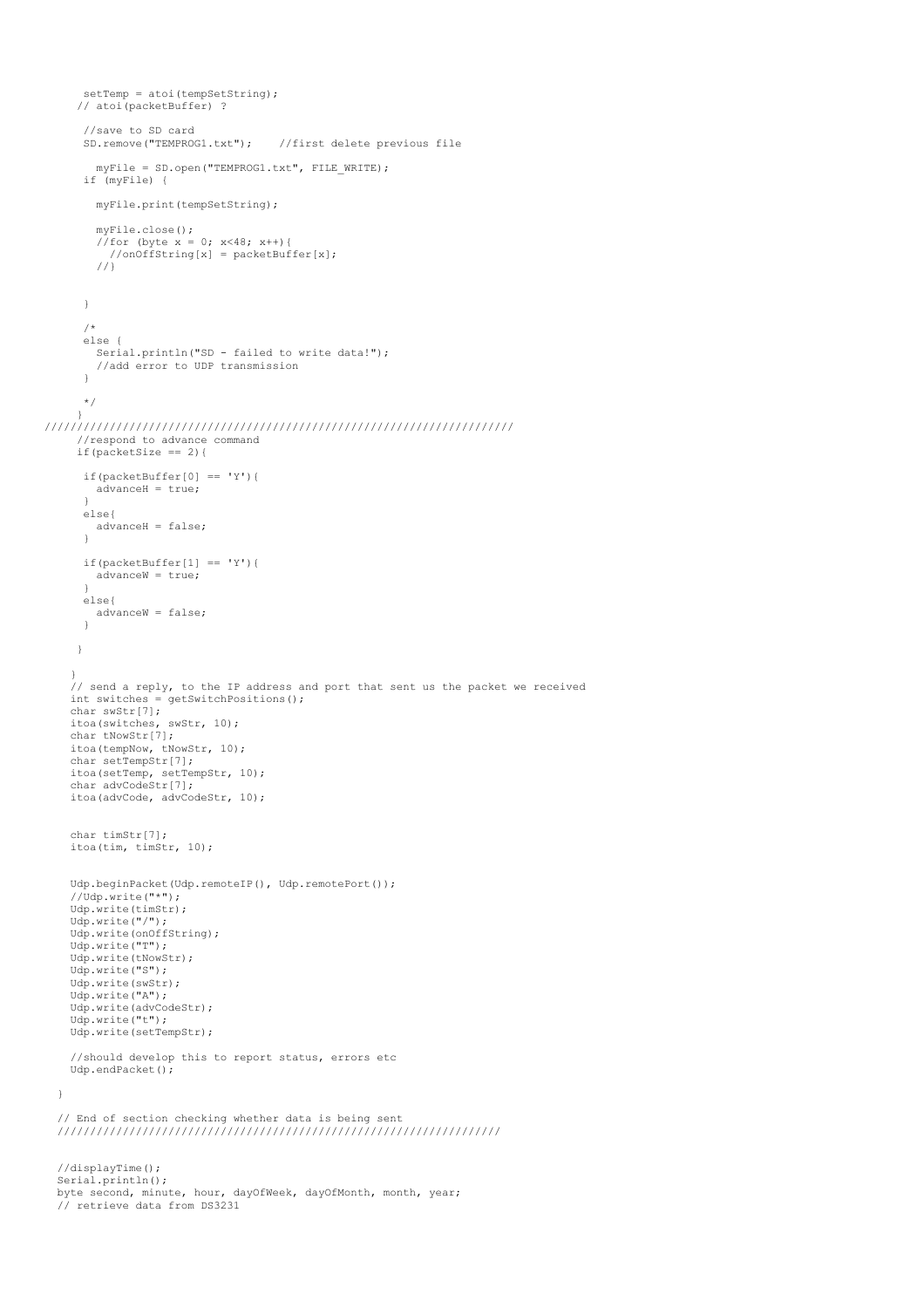readDS3231time(&second, &minute, &hour, &dayOfWeek, &dayOfMonth, &month, &year);

```
 boolean summer;
 summer = isItSummer(year, month, dayOfMonth, hour);
 if(summer == true){
    strcpy(gmtBst, "S");
   if(hour == 23) {
      hour = 0;
 }
    else {
     hour = hour + 1;
     }
  \lambda else{
     strcpy(gmtBst, "G");
 }
  Serial.print(gmtBst);
 Serial.print(hour);
 Serial.print(":");
 Serial.print(minute);
  Serial.println();
 Serial.println(onOffString);
  tim = hour*60 + minute;
  //itoa(tim, timStr, 10);
   //char hourStr[7];
 itoa(hour, hourStr, 10);
 itoa(dayOfMonth, dayStr, 10);
 itoa(month, monthStr, 10);
 //char minuteStr[7];
   //itoa(minute, minuteStr, 10);
 /*
 if(sndRec){
 Udp.beginPacket(Udp.remoteIP(), Udp.remotePort());
 Udp.write(" T: ");
    Udp.write(hourStr);
     Udp.write(":");
    Udp.write(minuteStr);
    Udp.write(" ");
    Udp.write(gmtBst);
    Udp.endPacket();
   sndRec = false; }
 */
 //////////////////////////////////////////////////////////////////
   //data log section
   //data logged every hour, one minute past hour
  if(minute == 1 \&\& dataAdded == false){
//save to SD card
        myFile = SD.open("DATALOG1.txt", FILE WRITE);
       if (myFile) {
         myFile.print(hour);
         myFile.print(":");
         myFile.print(dayStr);
        myFile.print(":");
         myFile.print(monthStr);
         myFile.print(":");
         myFile.print(tNowStr);
         myFile.print(","); 
         }
         dataAdded = true;
       /*
 if(!myFile) {
 Serial.println("SD - DLog failed to write!");
         //add error to UDP transmission
 }
       */
     }
    myFile.close();
  if(minute != 1){
    dataAdded = false;
   }
```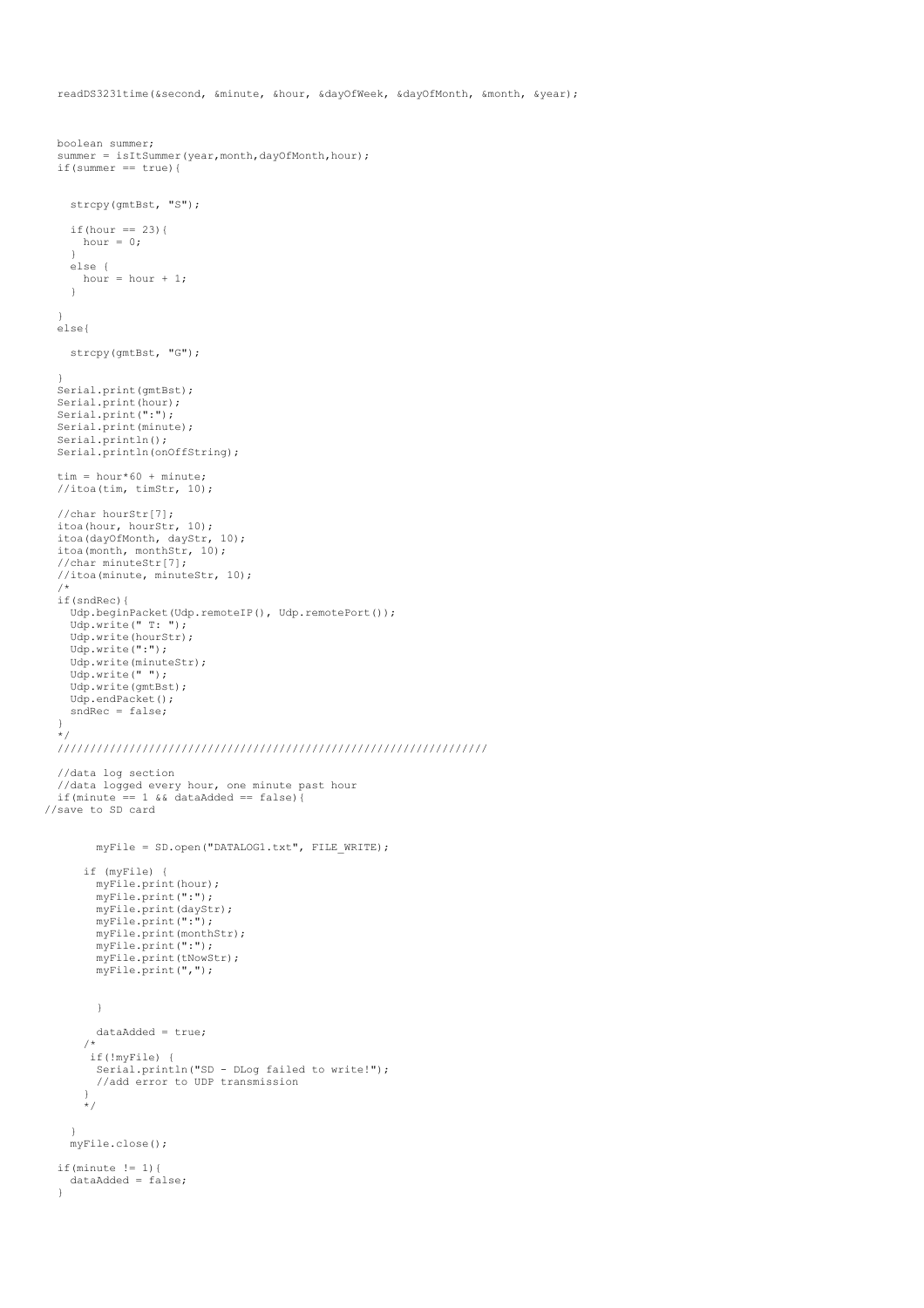```
 ///////////////////////////////////////////////////////////////
  //Main logic for interaction with hardware starts here!
  // ensures valve is deactivated at end of day
 if(tim == 0) {
   digitalWrite(16, HIGH);
 }
  else{
    digitalWrite(16, LOW);
  }
  //initialise variables holding on/off times
 int waterOn1 = getTimes(0);
int waterOff1 = getTimes(6);int waterOn2 = getTimes(12);
 int waterOff2 = getTimes(18);
int heatingOn1 = getTimes(24);<br>int heatingOff1 = getTimes(30);
 int heatingOn2 = getTimes(36);
  int heatingOff2 = getTimes(42);
  digitalWrite (2, LOW); //advance LED
 // get switch positions
 // if off or cont, LEDs will flash during a timed period set in memory
 int valHeat = analogRead(0);
 int valWater = analogRead(1);
 if(valHeat \leq 50 || valHeat > 500) //off or cont
 \{ digitalWrite(5,LOW); //heat LED off - LED will flash during an "on" timed period
    delay(200);
 } 
 if(valWater < 50 || valWater > 500) //off or cont
  {
    digitalWrite(3,LOW); //water LED off - LED will flash during an "on" timed period
    delay(200);
  } 
  ////////////////////////////////////////////////////////////////
  //Check to see if advance button (heating) is pressed and
  //check times to see if boiler should be on
  //set various boolean flags accordingly viz. heat1, heat2 advanceH, oldChangeH and newChangeH
 byte val = digitalRead(7); //heat advance button
  delay(100);
 if (val == LOW) {
   advanceH = true; }
 oldChangeH = newChangeH; //used to detect status chages due to the timer
                              //to decide if advance is valid
  if (tim >= heatingOn1 && tim < heatingOff1)
  { 
     heat1 = true; 
 }
  else
  {
    heat1 = false;
  }
  if (tim >= heatingOn2 && tim < heatingOff2)
  {
     heat2 = true; 
  }
  else
\left( \begin{array}{c} \end{array} \right) heat2 = false;
  }
  ///////////////////////////////////////////////////////////////////// 
  //Do the same for water
 val = diatla]Read(6); //water advance button
 delay(100);
 if (val == LOW){
   advanceW = true; }
 oldChangeW = newChangeW;
```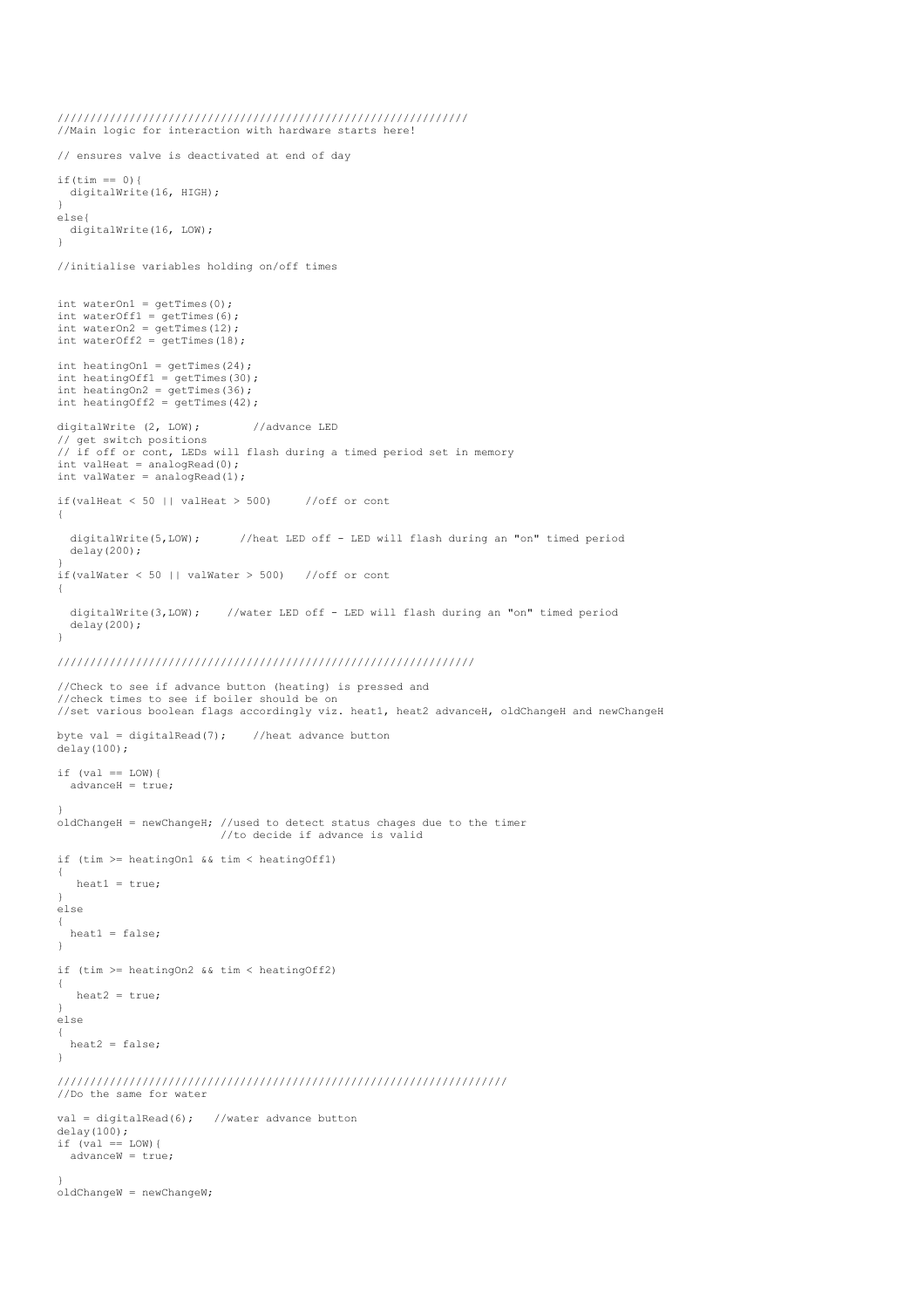```
 if (tim >= waterOn1 && tim < waterOff1)
   {
      water1 = true; 
 }
  else
 {
    water1 = false }
   if (tim >= waterOn2 && tim < waterOff2)
  {
      water2 = true; 
  \lambda else
   {
     water2 = false;
   }
 ////////////////////////////////////////////////////
 //Work out if heat should be on according to timed periods and advance
 if (heat1 == true || heat2 == true)
   {
     heat = true;
  \lambda else
   {
    heat = false;
 }
 newChangeH = heat; if (newChangeH != oldChangeH) //on/off status has changed
\left| \cdot \right| advanceH = false;
 }
  if (advanceH)
\left| \cdot \right| heat = !heat; //if advance is true, negate the boiler state set by the state of the timer
   }
  // check to see if boiler should be on comparing temp sensor against target temp
  if (heat)
   {
     digitalWrite(5, HIGH); // heat LED
    boolean thermo = thermostat(setTemp);<br>if(thermo){ // if temperature
                            // if temperature below target less hysteresis
       digitalWrite(8,HIGH); // heat relay on
      Serial.println("ON");
     \lambda if(!thermo) {
 digitalWrite(8, LOW); // heat relay off
       Serial.println("OFF");
    \mathbf{I} }
 if(!heat)
   {
     digitalWrite(8, LOW); // heat relay off
     digitalWrite(5, LOW); // heat LED off
 } 
 ///////////////////////////////////////////////
 //Similarly for water except that, with regard to temperature, 
 //the themostat is wired into the boiler circuitry
   //and not subject to computer control
 if (water1 == true 11 water2 == true) {
      water = true;
   }
  else
   {
     water = false;
   }
 newChangeW = water; //check to see if advance is still valid
  if (newChangeW != oldChangeW)
\left| \cdot \right| advanceW = false;
 }
   if (advanceW)
   {
     water = !water;
 }
   if (water)
   {
 digitalWrite(9, HIGH);
 digitalWrite(3, HIGH);
  \frac{1}{2}
```